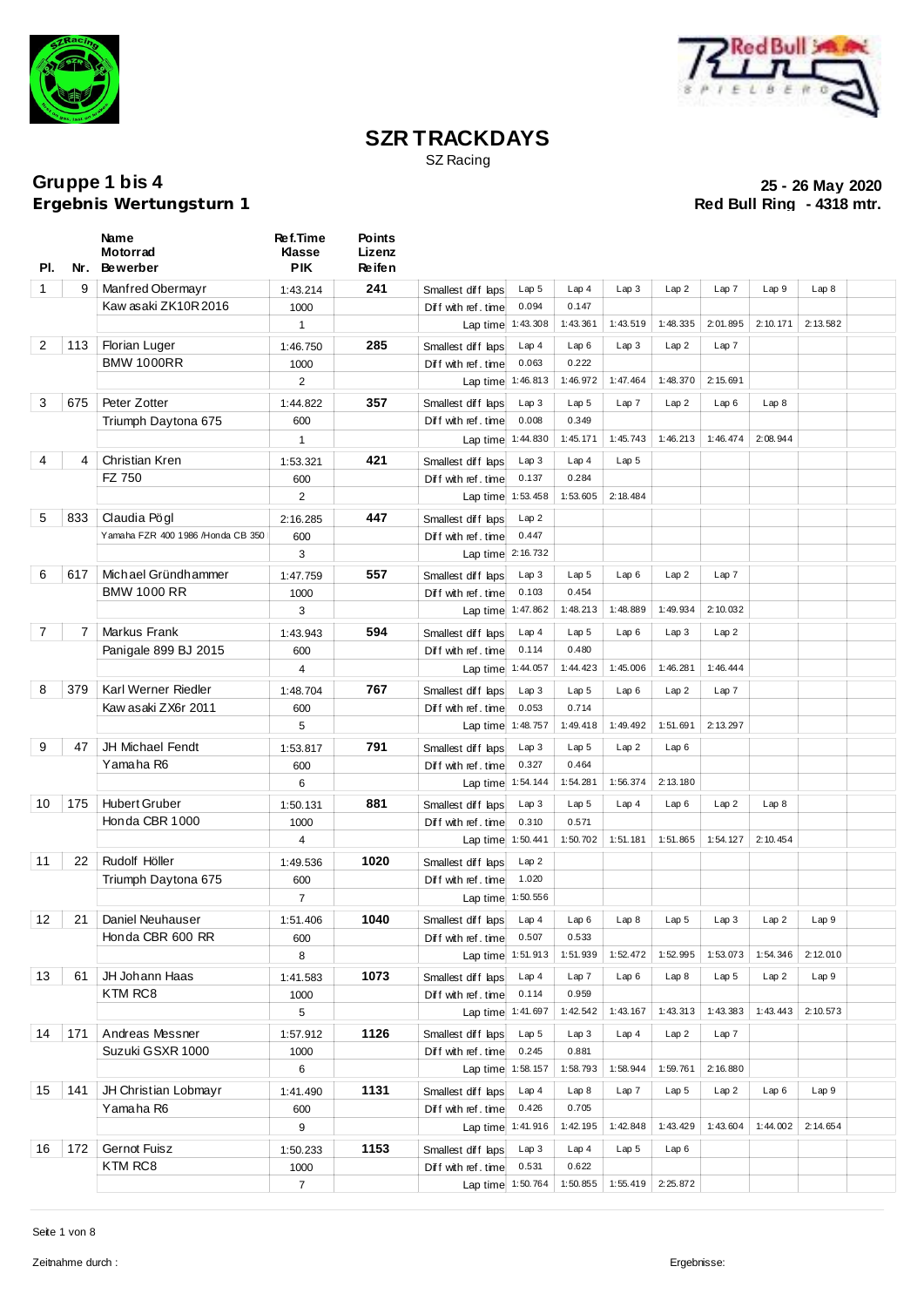



SZ Racing

**Ergebnis Wertungsturn 1** 

| 17 | 76  | Markus Klossner                     | 1:46.761          | 1278 | Smallest diff laps                                       | Lap4              | Lap6              | Lap <sub>5</sub> | Lap3             | Lap 7            | Lap2     | Lap 9    |  |
|----|-----|-------------------------------------|-------------------|------|----------------------------------------------------------|-------------------|-------------------|------------------|------------------|------------------|----------|----------|--|
|    |     | Honda CBR 1000 RR 2010              | 1000              |      | Diff with ref. time                                      | 0.561             | 0.717             |                  |                  |                  |          |          |  |
|    |     |                                     | 8                 |      | Lap time 1:47.322                                        |                   | 1:47.478          | 1:47.876         | 1:48.054         | 1:48.684         | 1:52.273 | 2:11.554 |  |
| 18 | 35  | Felix Steinw endtner                | 1:45.138          | 1354 | Smallest diff laps                                       | Lap6              | Lap 7             | Lap <sub>5</sub> | Lap3             | Lap2             | Lap8     |          |  |
|    |     | Suzuki GSX-R 750 2009               | 600               |      | Diff with ref. time                                      | 0.181             | 1.173             |                  |                  |                  |          |          |  |
|    |     |                                     | 10                |      | Lap time 1:45.319                                        |                   | 1:46.311          | 1:46.712         | 1:47.505         | 1:49.239         | 2:00.161 |          |  |
| 19 | 967 | Mathias Fluch                       | 1:50.978          | 1402 | Smallest diff laps                                       | Lap3              | Lap2              | Lap7             | Lap <sub>5</sub> | Lap8             | Lap6     |          |  |
|    |     | <b>BMW S1000RR</b>                  | 1000              |      | Diff with ref. time                                      | 0.420             | 0.982             |                  |                  |                  |          |          |  |
|    |     |                                     | 9                 |      | Lap time 1:51.398                                        |                   | 1:51.960          | 1:56.065         | 1:56.343         | 2:02.739         | 2:03.719 |          |  |
| 20 | 612 | Michael Pfeifenberger               | 1:48.393          | 1506 | Smallest diff laps                                       | Lap <sub>5</sub>  | Lap6              | Lap2             | Lap 3            | Lap 7            |          |          |  |
|    |     | Yamaha R1 2010                      | 1000              |      | Diff with ref. time                                      | 0.242             | 1.264             |                  |                  |                  |          |          |  |
|    |     |                                     | 10                |      | Lap time 1:48.635                                        |                   | 1:49.657          | 1:51.363         | 1:52.004         | 2:01.598         |          |          |  |
| 21 | 203 |                                     |                   | 1542 |                                                          |                   | Lap6              | Lap <sub>5</sub> | Lap 7            | Lap2             |          |          |  |
|    |     | Stefan Unterweger<br><b>GSXR600</b> | 2:06.575          |      | Smallest diff laps                                       | Lap3<br>0.371     | 1.171             |                  |                  |                  | Lap8     |          |  |
|    |     |                                     | 600<br>11         |      | Diff with ref. time<br>Lap time 2:06.946                 |                   | 2:07.746          | 2:08.785         | 2:09.364         | 2:13.153         | 2:24.490 |          |  |
|    |     |                                     |                   |      |                                                          |                   |                   |                  |                  |                  |          |          |  |
| 22 | 194 | Franz Schreder                      | 1:43.403          | 1888 | Smallest diff laps                                       | Lap4              | Lap2              | Lap6             | Lap3             | Lap 7            | Lap8     |          |  |
|    |     | Aprilia RSV 2014                    | 1000              |      | Diff with ref. time                                      | 0.653             | 1.235             |                  |                  |                  |          |          |  |
|    |     |                                     | 11                |      | Lap time 1:44.056                                        |                   | 1:44.638          | 1:44.689         | 1:44.966         | 1:45.001         | 2:15.364 |          |  |
| 23 | 70  | Günter Rumpf                        | 1:51.115          | 2092 | Smallest diff laps                                       | Lap <sub>5</sub>  | Lap6              | Lap3             | Lap2             | Lap 7            |          |          |  |
|    |     | Yamaha R6 2008                      | 600               |      | Diff with ref. time                                      | 1.020             | 1.072             |                  |                  |                  |          |          |  |
|    |     |                                     | 12                |      | Lap time 1:52.135                                        |                   | 1:52.187          | 1:52.245         | 1:54.369         | 2:19.218         |          |          |  |
| 24 | 92  | Alexander Seiler                    | 1:46.282          | 2095 | Smallest diff laps                                       | Lap3              | Lap2              | Lap <sub>5</sub> |                  |                  |          |          |  |
|    |     | Suzuki GSX-R 1000 2018              | 1000              |      | Diff with ref. time                                      | 0.431             | 1.664             |                  |                  |                  |          |          |  |
|    |     |                                     | $12 \overline{ }$ |      | Lap time 1:46.713                                        |                   | 1:47.946          | 2:16.737         |                  |                  |          |          |  |
| 25 | 65  | Erw in Hirschmugl                   | 1:49.984          | 2097 | Smallest diff laps                                       | Lap4              | Lap3              | Lap <sub>5</sub> |                  |                  |          |          |  |
|    |     | Aprilia RSV4                        | 1000              |      | Diff with ref. time                                      | 0.741             | 1.356             |                  |                  |                  |          |          |  |
|    |     |                                     | 13                |      | Lap time 1:50.725                                        |                   | 1:51.340          | 2:05.566         |                  |                  |          |          |  |
| 26 | 84  | Thomas Ritzer                       | 1:54.463          | 2140 | Smallest diff laps                                       | Lap3              | Lap2              | Lap6             | Lap <sub>5</sub> | Lap 7            |          |          |  |
|    |     | Aprilia RSV4 2015                   | 1000              |      | Diff with ref. time                                      | 0.636             | 1.504             |                  |                  |                  |          |          |  |
|    |     |                                     | 14                |      |                                                          | Lap time 1:55.099 | 1:55.967          | 1:56.347         | 2:03.113         | 2:09.675         |          |          |  |
| 27 | 678 | Walter Mayer                        | 1:51.229          | 2352 | Smallest diff laps                                       | Lap <sub>5</sub>  | Lap4              | Lap6             | Lap3             | Lap2             | Lap8     | Lap9     |  |
|    |     | Ducati 998s 2002                    | 1000              |      | Diff with ref. time                                      | 1.016             | 1.336             |                  |                  |                  |          |          |  |
|    |     |                                     | 15                |      | Lap time 1:52.245                                        |                   | 1:52.565          | 1:52.866         | 1:53.168         | 1:53.508         | 1:56.677 | 2:31.557 |  |
| 28 | 934 | Daniel Kieslinger                   | 1:54.199          | 2409 | Smallest diff laps                                       | Lap2              | Lap4              | Lap <sub>5</sub> |                  |                  |          |          |  |
|    |     | <b>RD 350</b>                       | 600               |      | Diff with ref. time                                      | 0.076             | 2.333             |                  |                  |                  |          |          |  |
|    |     |                                     | 13                |      |                                                          | Lap time 1:54.275 | 1:56.532          | 2:28.759         |                  |                  |          |          |  |
|    |     |                                     |                   |      |                                                          |                   |                   |                  |                  |                  |          |          |  |
|    |     | 29 486 Josef Ratzinger              | 1:49.431          | 2512 | Smallestdiffbaps Lap4   Lap5   Lap7   Lap2   Lap6   Lap8 |                   |                   |                  |                  |                  |          |          |  |
|    |     | Kaw asaki ZX6R 2003                 | 600               |      | Diff with ref. time<br>Lap time 1:50.045                 | 0.614             | 1.898<br>1:51.329 | 1:53.821         | 1:53.947         | 1:54.577         | 2:04.844 |          |  |
|    |     |                                     | 14                |      |                                                          |                   |                   |                  |                  |                  |          |          |  |
| 30 | 131 | Patrick Reicher                     | 1:42.144          | 2620 | Smallest diff laps                                       | Lap 7             | Lap3              | Lap8             | Lap6             | Lap <sub>5</sub> | Lap2     | Lap9     |  |
|    |     | <b>BMW S1000RR</b>                  | 1000              |      | Diff with ref. time                                      | 0.704             | 1.916             |                  |                  |                  |          |          |  |
|    |     |                                     | 16                |      | Lap time 1:42.848                                        |                   | 1:44.060          | 1:45.577         | 1:46.359         | 1:46.402         | 1:48.149 | 2:11.167 |  |
| 31 | 923 | Klaus Hufnagel                      | 1:46.768          | 2629 | Smallest diff laps                                       | Lap 7             | Lap3              | Lap4             | Lap6             | Lap2             | Lap8     |          |  |
|    |     | Suzuki GSXR 1000 2017               | 1000              |      | Diff with ref. time                                      | 1.220             | 1.409             |                  |                  |                  |          |          |  |
|    |     |                                     | 17                |      | Lap time 1:47.988                                        |                   | 1:48.177          | 1:48.211         | 1:49.313         | 1:52.525         | 2:06.611 |          |  |
| 32 | 100 | Georg Flukinger                     | 1:47.686          | 2683 | Smallest diff laps                                       | Lap6              | Lap4              | Lap <sub>5</sub> | Lap3             | Lap2             | Lap8     |          |  |
|    |     | <b>BMW 1000 RR</b>                  | 1000              |      | Diff with ref. time                                      | 0.443             | 2.240             |                  |                  |                  |          |          |  |
|    |     |                                     | 18                |      | Lap time 1:48.129                                        |                   | 1:49.926          | 1:50.017         | 1:50.486         | 1:51.734         | 2:07.564 |          |  |
| 33 | 6   | Christian Gratzer                   | 1:48.986          | 2775 | Smallest diff laps                                       | Lap2              | Lap3              | Lap <sub>5</sub> | Lap6             |                  |          |          |  |
|    |     | Aprilia Tuono V4                    | 1000              |      | Diff with ref. time                                      | 1.150             | 1.625             |                  |                  |                  |          |          |  |
|    |     |                                     | 19                |      |                                                          | Lap time 1:50.136 | 1:50.611          | 1:52.325         | 2:24.018         |                  |          |          |  |
|    |     |                                     |                   |      |                                                          |                   |                   |                  |                  |                  |          |          |  |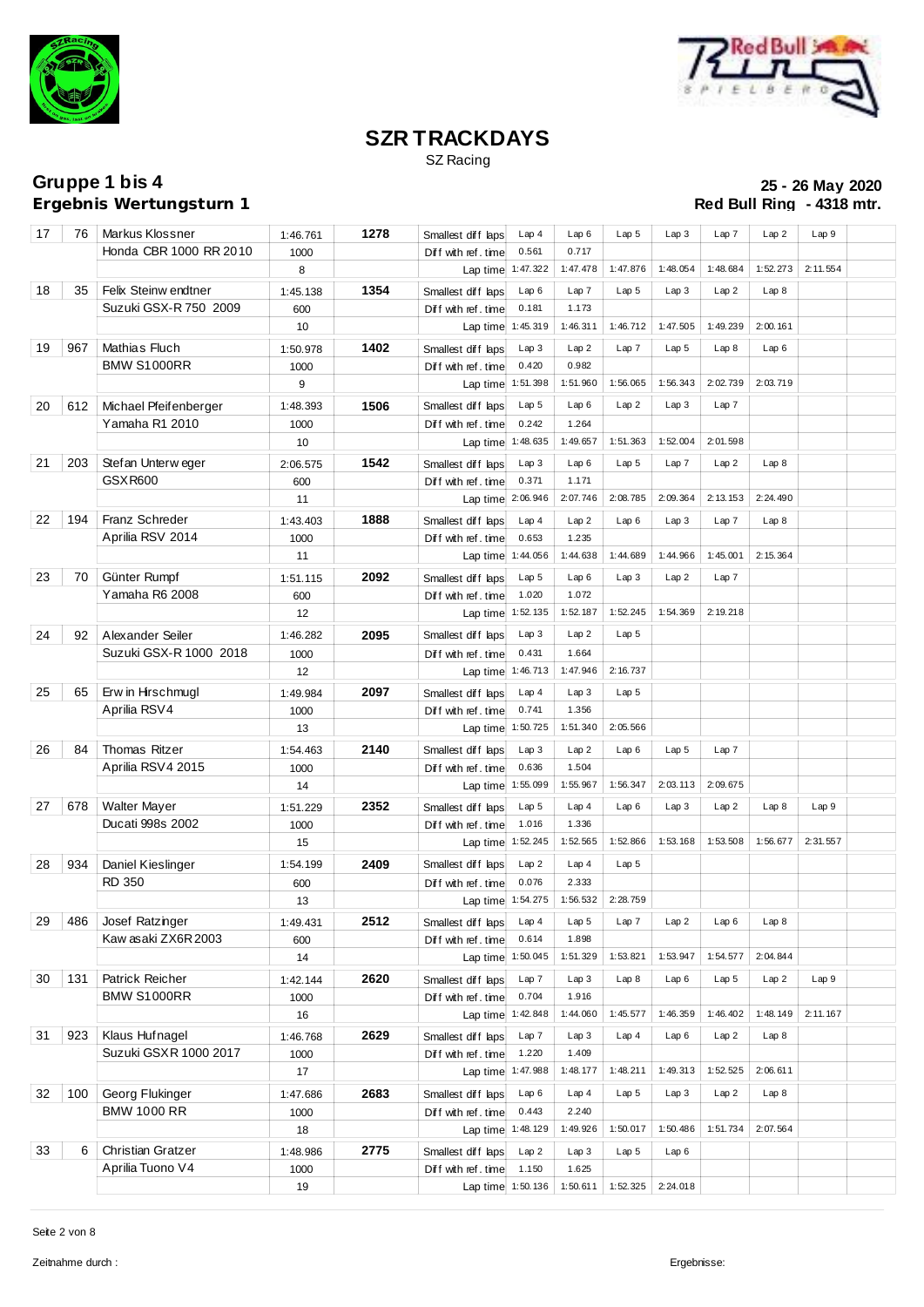



SZ Racing

**Ergebnis Wertungsturn 1** 

| 34 |     | 33   Franz Hageneder                 | 1:52.485        | 2929 | Smallest diff laps                       | Lap 3             | Lap2              | Lap <sub>5</sub> |                     |          |          |          |                   |
|----|-----|--------------------------------------|-----------------|------|------------------------------------------|-------------------|-------------------|------------------|---------------------|----------|----------|----------|-------------------|
|    |     | Honda CBR 600                        | 600             |      | Diff with ref. time                      | 0.195             | 2.734             |                  |                     |          |          |          |                   |
|    |     |                                      | 15              |      |                                          | Lap time 1:52.680 | 1:55.219          | 2:09.519         |                     |          |          |          |                   |
| 35 | 57  | Killian Holzer                       | 1:54.086        | 3037 | Smallest diff laps                       | Lap2              | Lap <sub>5</sub>  | Lap4             | Lap6                | Lap 7    |          |          |                   |
|    |     | W01                                  | 600             |      | Diff with ref. time                      | 0.126             | 2.911             |                  |                     |          |          |          |                   |
|    |     |                                      | 16              |      | Lap time 1:54.212                        |                   | 1:56.997          | 1:57.696         | 2:01.646            | 2:20.827 |          |          |                   |
| 36 | 755 | Werner Lepuschitz                    | 2:12.038        | 3079 | Smallest diff laps                       | Lap4              | Lap2              | Lap6             | Lap <sub>5</sub>    | Lap 7    | Lap8     |          |                   |
|    |     | <b>BMW R100S</b>                     | 1000            |      | Diff with ref. time                      | 1.278             | 1.801             |                  |                     |          |          |          |                   |
|    |     |                                      | 20              |      |                                          | Lap time 2:13.316 | 2:13.839          | 2:13.973         | 2:18.894            | 2:21.435 | 2:45.695 |          |                   |
| 37 |     |                                      |                 | 3097 | Smallest diff laps                       | Lap3              | Lap2              | Lap6             | Lap <sub>5</sub>    | Lap 7    |          |          |                   |
|    | 23  | Clemens Schachinger<br><b>FZR500</b> | 2:07.099<br>600 |      | Diff with ref. time                      | 0.349             | 2.748             |                  |                     |          |          |          |                   |
|    |     |                                      | 17              |      | Lap time 2:07.448                        |                   | 2:09.847          | 2:13.186         | 2:16.710            | 2:26.331 |          |          |                   |
| 38 | 610 | Stefan Buchner                       |                 | 3114 |                                          | Lap 7             | Lap3              | Lap2             | Lap4                | Lap6     | Lap8     |          |                   |
|    |     | Kaw asaki ZX10R2004                  | 1:44.525        |      | Smallest diff laps                       | 1.201             | 1.913             |                  |                     |          |          |          |                   |
|    |     |                                      | 1000<br>21      |      | Diff with ref. time                      | Lap time 1:45.726 | 1:46.438          | 1:46.482         | 1:46.773            | 1:48.253 | 1:57.983 |          |                   |
|    |     |                                      |                 |      |                                          |                   |                   |                  |                     |          |          |          |                   |
| 39 | 52  | Günter Zach                          | 1:42.493        | 3224 | Smallest diff laps                       | Lap 7             | Lap6              | Lap <sub>5</sub> | Lap4                | Lap2     | Lap3     | Lap9     |                   |
|    |     | Ducati Panigale V4 BJ 2020           | 1000            |      | Diff with ref. time                      | 1.287             | 1.937             |                  |                     |          |          |          |                   |
|    |     |                                      | 22              |      | Lap time 1:43.780                        |                   | 1:44.430          | 1:47.622         | 1:50.576            | 1:52.773 | 1:53.296 | 2:02.888 |                   |
| 40 | 76  | Thomas Reich                         | 2:09.450        | 3242 | Smallest diff laps                       | Lap2              | Lap3              | Lap <sub>5</sub> | Lap6                | Lap 7    |          |          |                   |
|    |     | <b>CBR500</b>                        | 600             |      | Diff with ref. time                      | 1.296             | 1.946             |                  |                     |          |          |          |                   |
|    |     |                                      | 18              |      |                                          | Lap time 2:10.746 | 2:11.396          | 2:12.787         | 2:12.909            | 2:24.224 |          |          |                   |
| 41 | 66  | Peter Vögel                          | 2:12.120        | 3316 | Smallest diff laps                       | Lap <sub>5</sub>  | Lap7              | Lap3             | Lap2                | Lap6     | Lap8     |          |                   |
|    |     | Ducati Pantha                        | 600             |      | Diff with ref. time                      | 0.722             | 2.594             |                  |                     |          |          |          |                   |
|    |     |                                      | 19              |      |                                          | Lap time 2:12.842 | 2:14.714          | 2:14.750         | 2:15.416            | 2:15.708 | 2:29.843 |          |                   |
| 42 | 80  | Ew ald Schreiner                     | 1:40.150        | 3386 | Smallest diff laps                       | Lap 8             | Lap <sub>5</sub>  | Lap6             | Lap2                | Lap9     | Lap4     | Lap3     |                   |
|    |     | Kaw asaki ZX10R 2016                 | 1000            |      | Diff with ref. time                      | 1.657             | 1.729             |                  |                     |          |          |          |                   |
|    |     |                                      | 23              |      | Lap time 1:41.807                        |                   | 1:41.879          | 1:42.561         | 1:49.354            | 1:54.910 | 2:02.503 | 2:09.411 |                   |
| 43 | 59  | Raphael Hoffmann                     | 1:41.660        | 3415 | Smallest diff laps                       | Lap 7             | Lap6              | Lap2             | Lap <sub>5</sub>    | Lap3     | Lap 9    | Lap4     |                   |
|    |     | BMW S1000 RR 2015                    | 1000            |      | Diff with ref. time                      | 1.113             | 2.302             |                  |                     |          |          |          |                   |
|    |     |                                      | 24              |      |                                          | Lap time 1:42.773 | 1:43.962          | 1:47.128         | 1:48.503            | 1:53.891 | 1:54.622 | 1:55.716 |                   |
| 44 | 5   | <b>Reinhard Toppler</b>              | 1:41.178        | 3457 | Smallest diff laps                       | Lap4              | Lap2              | Lap3             | Lap <sub>5</sub>    | Lap6     | Lap8     |          |                   |
|    |     | Aprilia RSV4 BJ 2011                 | 1000            |      | Diff with ref. time                      | 1.675             | 1.782             |                  |                     |          |          |          |                   |
|    |     |                                      | 25              |      | Lap time 1:42.853                        |                   | 1:42.960          | 1:43.728         | 1:43.779            | 1:44.469 | 2:00.937 |          |                   |
| 45 | 81  | Thomas Nothdurfter                   | 1:43.908        | 3620 | Smallest diff laps                       | Lap 3             | Lap2              | Lap4             | Lap6                |          |          |          |                   |
|    |     | Honda CBR1000 SC59                   | 1000            |      | Diff with ref. time                      | 1.798             | 1.822             |                  |                     |          |          |          |                   |
|    |     |                                      | 26              |      |                                          | Lap time 1:45.706 | 1:45.730          |                  | $1:47.482$ 2:03.203 |          |          |          |                   |
|    |     |                                      |                 |      |                                          |                   |                   |                  |                     |          |          |          |                   |
|    |     | 46 259 Patrick Haumtratz             | 1:51.178        | 3764 | Smallest diff laps Lap 3   Lap 2   Lap 5 |                   |                   |                  |                     |          |          |          |                   |
|    |     | Suzuki GSXR 1000 2003                | 1000<br>27      |      | Diff with ref. time<br>Lap time 1:52.845 | 1.667             | 2.097<br>1:53.275 | 2:07.779         |                     |          |          |          |                   |
|    |     |                                      |                 |      |                                          |                   |                   |                  |                     |          |          |          |                   |
| 47 | 647 | Wilfried Bucher                      | 1:41.279        | 4112 | Smallest diff laps                       | Lap6              | Lap4              | Lap2             | Lap3                | Lap7     |          |          |                   |
|    |     | Aprilia RSV4 2014                    | 1000            |      | Diff with ref. time                      | 1.212             | 2.900             |                  |                     |          |          |          |                   |
|    |     |                                      | 28              |      | Lap time 1:42.491                        |                   | 1:44.179          | 1:44.350         | 1:44.496            | 1:56.515 |          |          |                   |
| 48 | 613 | Daniel Luger                         | 1:48.019        | 4188 | Smallest diff laps                       | Lap4              | Lap3              | Lap2             | Lap6                | Lap7     |          |          |                   |
|    |     | Kaw asaki ZX6R 2005                  | 600             |      | Diff with ref. time                      | 1.717             | 2.471             |                  |                     |          |          |          |                   |
|    |     |                                      | 20              |      | Lap time 1:49.736                        |                   | 1:50.490          | 1:51.905         | 1:52.048            | 2:02.879 |          |          |                   |
| 49 | 26  | JH Bernhard Wimplinger               | 1:52.031        | 4195 | Smallest diff laps                       | Lap2              | Lap4              | Lap <sub>5</sub> | Lap6                | Lap7     |          |          |                   |
|    |     | Honda CBR 1000                       | 1000            |      | Diff with ref. time                      | 1.777             | 2.418             |                  |                     |          |          |          |                   |
|    |     |                                      | 29              |      | Lap time 1:53.808                        |                   | 1:54.449          | 1:55.668         | 1:56.695            | 2:12.954 |          |          |                   |
| 50 | 77  | Simon Zach                           | 1:48.933        | 4287 | Smallest diff laps                       | Lap 5             | Lap6              | Lap4             | Lap11               | Lap3     | Lap12    | Lap10    | Lap <sub>13</sub> |
|    |     | Yamaha R6 2009                       | 600             |      | Diff with ref. time                      | 1.962             | 2.325             |                  |                     |          |          |          |                   |
|    |     |                                      | 21              |      |                                          | Lap time 1:50.895 | 1:51.258          | 1:52.827         | 1:53.575            | 1:54.091 | 1:55.031 | 1:57.354 | 2:13.310          |
|    |     |                                      |                 |      |                                          |                   |                   |                  |                     |          |          |          |                   |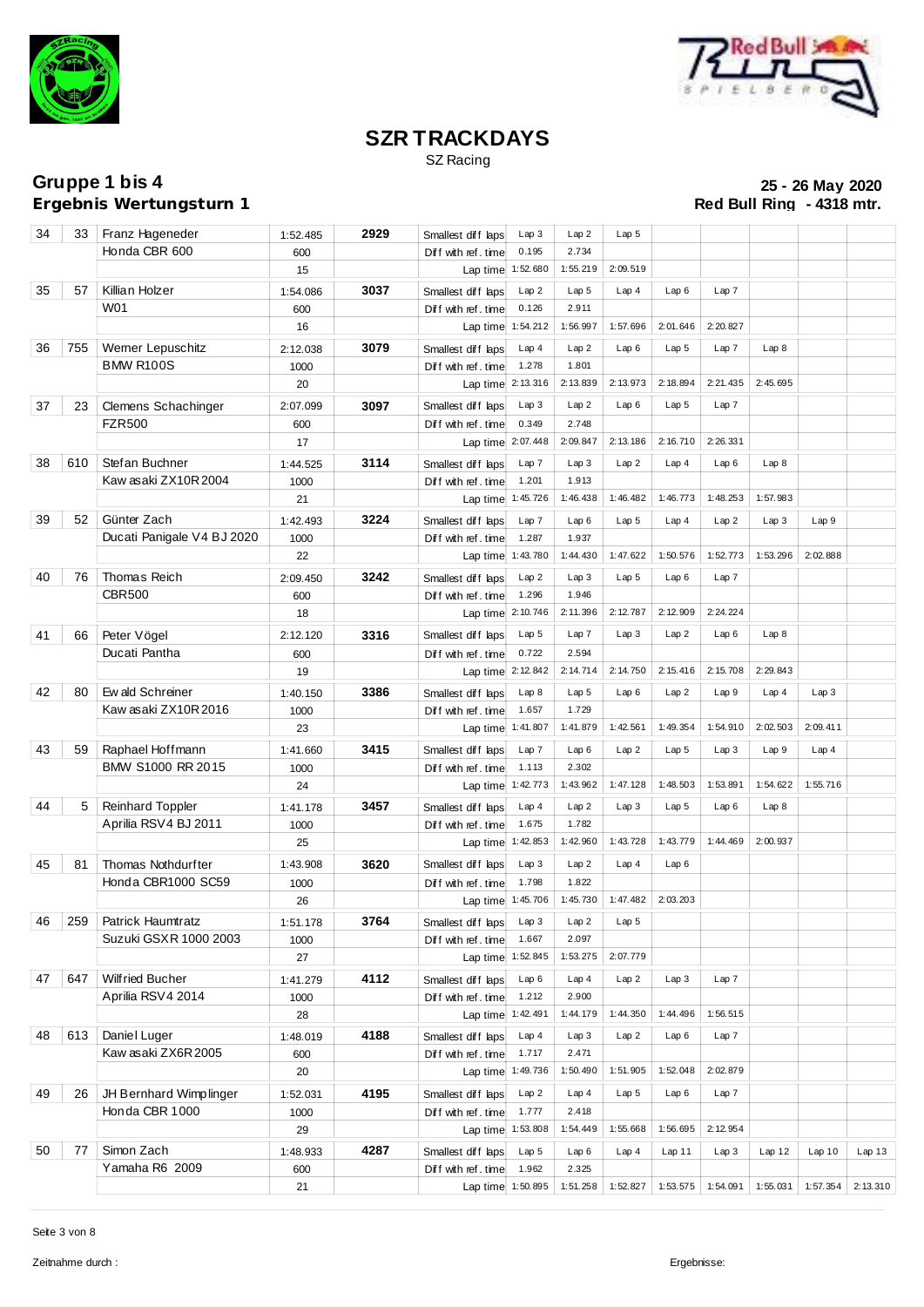



SZ Racing

**Ergebnis Wertungsturn 1** 

# **Gruppe 1 bis 4 25 - 26 May 2020**

| 51 | 46  | Mike Enzinger                   | 1:45.042         | 4366 | Smallest diff laps                        | Lap 7             | Lap 8                     | Lap <sub>5</sub> | Lap2             | Lap4     | Lap3     | Lap 9    |  |
|----|-----|---------------------------------|------------------|------|-------------------------------------------|-------------------|---------------------------|------------------|------------------|----------|----------|----------|--|
|    |     | BMW 1000 RR 2011                | 1000             |      | Diff with ref.time                        | 1.472             | 2.894                     |                  |                  |          |          |          |  |
|    |     |                                 | 30               |      | Lap time 1:46.514                         |                   | 1:47.936                  | 1:50.440         | 1:53.794         | 1:59.888 | 2:05.296 | 2:09.596 |  |
| 52 | 150 | Johann Plank                    | 1:56.527         | 4481 | Smallest diff laps                        | Lap <sub>5</sub>  | Lap4                      | Lap3             | Lap2             | Lap 7    |          |          |  |
|    |     | Yamaha R6 2007                  | 600              |      | Diff with ref.time                        | 1.721             | 2.760                     |                  |                  |          |          |          |  |
|    |     |                                 | 22               |      | Lap time 1:58.248                         |                   | 1:59.287                  | 2:00.261         | 2:02.998         | 2:18.377 |          |          |  |
| 53 | 45  | Ernst Valecz-(ber-Fredl)        | 1:47.010         | 4558 | Smallest diff laps                        | Lap 7             | Lap <sub>5</sub>          | Lap6             | Lap3             | Lap4     | Lap2     | Lap9     |  |
|    |     | Ducati 1299 BJ 2016             | 1000             |      | Diff with ref. time                       | 0.767             | 3.791                     |                  |                  |          |          |          |  |
|    |     |                                 | 31               |      | Lap time 1:47.777                         |                   | 1:50.801                  | 1:51.105         | 1:58.695         | 2:01.773 | 2:03.726 | 2:21.748 |  |
| 54 | 111 | Klaus Holzer                    | 1:43.589         | 4777 | Smallest diff laps                        | Lap4              | Lap <sub>5</sub>          | Lap2             | Lap6             |          |          |          |  |
|    |     | Aprillia RSV4                   | 1000             |      | Diff with ref. time                       | 2.381             | 2.396                     |                  |                  |          |          |          |  |
|    |     |                                 | 32               |      | Lap time 1:45.970                         |                   | 1:45.985                  | 1:46.044         | 2:00.426         |          |          |          |  |
| 55 | 47  | Walter Prünner                  | 1:50.269         | 5036 | Smallest diff laps                        | Lap4              | Lap2                      | Lap <sub>5</sub> |                  |          |          |          |  |
|    |     | GSXR1100                        | 1000             |      | Diff with ref. time                       | 2.270             | 2.766                     |                  |                  |          |          |          |  |
|    |     |                                 | 33               |      | Lap time 1:52.539                         |                   | 1:53.035                  | 2:01.659         |                  |          |          |          |  |
| 56 | 198 | Andreas Kieslinger              | 1:54.697         | 5363 | Smallest diff laps                        | Lap3              | Lap4                      | Lap <sub>5</sub> | Lap6             |          |          |          |  |
|    |     | <b>CBR600</b>                   | 600              |      | Diff with ref. time                       | 1.098             | 4.265                     |                  |                  |          |          |          |  |
|    |     |                                 | 23               |      | Lap time 1:55.795                         |                   | 1:58.962                  | 2:00.510         | 2:16.654         |          |          |          |  |
| 57 | 152 | Patrick Schanes                 |                  | 5410 |                                           |                   |                           | Lap2             | Lap8             | Lap3     |          |          |  |
|    |     | Honda CBR 1000 RR 2007          | 1:44.751<br>1000 |      | Smallest diff laps<br>Diff with ref. time | Lap6<br>1.981     | Lap <sub>5</sub><br>3.429 |                  |                  |          | Lap4     |          |  |
|    |     |                                 | 34               |      | Lap time 1:46.732                         |                   | 1:48.180                  | 1:52.821         | 1:58.742         | 2:08.820 | 4:43.342 |          |  |
|    |     |                                 |                  |      |                                           |                   |                           |                  |                  |          |          |          |  |
| 58 | 74  | Jürgen Köb                      | 1:43.929         | 5452 | Smallest diff laps                        | Lap <sub>5</sub>  | Lap6                      | Lap4             | Lap3             | Lap2     | Lap8     |          |  |
|    |     | Yamaha R1 2015                  | 1000             |      | Diff with ref. time                       | 2.578             | 2.874<br>1:46.803         | 1:47.064         | 1:47.921         | 1:49.466 | 2:00.750 |          |  |
|    |     |                                 | 35               |      | Lap time 1:46.507                         |                   |                           |                  |                  |          |          |          |  |
| 59 | 11  | Helmut Lind                     | 2:01.956         | 5553 | Smallest diff laps                        | Lap4              | Lap3                      | Lap <sub>5</sub> |                  |          |          |          |  |
|    |     | Honda CBR 1000 2018             | 1000             |      | Diff with ref. time                       | 0.670             | 4.883                     |                  |                  |          |          |          |  |
|    |     |                                 | 36               |      | Lap time 2:02.626                         |                   | 2:06.839                  | 2:25.715         |                  |          |          |          |  |
| 60 | 96  | Jürgen Krainer                  | 1:48.505         | 5612 | Smallest diff laps                        | Lap <sub>3</sub>  | Lap2                      | Lap <sub>5</sub> |                  |          |          |          |  |
|    |     | Honda CBR 1000RR                | 1000             |      | Diff with ref. time                       | 1.513             | 4.099                     |                  |                  |          |          |          |  |
|    |     |                                 | 37               |      |                                           | Lap time 1:50.018 | 1:52.604                  | 2:10.717         |                  |          |          |          |  |
| 61 | 49  | Günter Schmidinger              | 1:45.890         | 5725 | Smallest diff laps                        | Lap3              | Lap2                      | Lap <sub>5</sub> | Lap6             | Lap 7    |          |          |  |
|    |     | Honda VF R400 / Yamaha R 6 2003 | 600              |      | Diff with ref. time                       | 1.393             | 4.332                     |                  |                  |          |          |          |  |
|    |     |                                 | 24               |      | Lap time 1:47.283                         |                   | 1:50.222                  | 1:54.110         | 2:06.421         | 2:13.746 |          |          |  |
| 62 | 112 | <b>Tobias Fauland</b>           | 2:12.773         | 5761 | Smallest diff laps                        | Lap3              | Lap2                      | Lap <sub>5</sub> |                  |          |          |          |  |
|    |     | Suzuki GSX-R 600                | 600              |      | Diff with ref. time                       | 1.381             | 4.380                     |                  |                  |          |          |          |  |
|    |     |                                 | 25               |      |                                           | Lap time 2:14.154 | 2:17.153                  | 2:37.368         |                  |          |          |          |  |
|    |     | 63 137 Daniel Graf              | 1:41.579         | 5975 | Smallestdiff Laps Lap 5 Lap 2 Lap 4 Lap 6 |                   |                           |                  |                  |          |          |          |  |
|    |     | Kaw asaki ZX10R2009             | 1000             |      | Diff with ref. time                       | 2.464             | 3.511                     |                  |                  |          |          |          |  |
|    |     |                                 | 38               |      | Lap time 1:44.043                         |                   | 1:45.090                  | 1:47.370         | 2:05.900         |          |          |          |  |
| 64 | 769 | Günter Leitner                  | 2:15.832         | 6662 | Smallest diff laps                        | Lap3              | Lap2                      | Lap <sub>5</sub> |                  |          |          |          |  |
|    |     | GSX-R 600                       | 600              |      | Diff with ref. time                       | 2.892             | 3.770                     |                  |                  |          |          |          |  |
|    |     |                                 | 26               |      | Lap time 2:18.724                         |                   | 2:19.602                  | 2:39.547         |                  |          |          |          |  |
| 65 | 48  | Mario Meergraf                  | 1:43.679         | 6742 | Smallest diff laps                        | Lap 7             | Lap4                      | Lap8             | Lap <sub>5</sub> | Lap2     | Lap6     | Lap9     |  |
|    |     | Yamaha R1 RN12                  | 1000             |      | Diff with ref. time                       | 3.327             | 3.415                     |                  |                  |          |          |          |  |
|    |     |                                 | 39               |      | Lap time 1:47.006                         |                   | 1:47.094                  | 1:47.238         | 1:49.030         | 1:50.237 | 1:53.981 | 2:15.844 |  |
| 66 | 974 | JH Stefan Angermayr             | 1:54.354         | 6909 | Smallest diff laps                        | Lap3              | Lap6                      | Lap <sub>5</sub> | Lap4             | Lap 7    |          |          |  |
|    |     | KTM RC8                         | 1000             |      | Diff with ref. time                       | 0.489             | 6.420                     |                  |                  |          |          |          |  |
|    |     |                                 | 40               |      |                                           | Lap time 1:54.843 | 2:00.774                  | 2:01.839         | 2:02.463         | 2:21.740 |          |          |  |
| 67 | 183 | Manf red Wechselberger Pro SBK  | 1:47.019         | 7007 | Smallest diff laps                        | Lap4              | Lap3                      | Lap <sub>5</sub> |                  |          |          |          |  |
|    |     | GSXR750 SRAD                    | 600              |      | Diff with ref. time                       | 2.718             | 4.289                     |                  |                  |          |          |          |  |
|    |     |                                 | 27               |      | Lap time 1:49.737                         |                   | 1:51.308                  | 2:01.296         |                  |          |          |          |  |
|    |     |                                 |                  |      |                                           |                   |                           |                  |                  |          |          |          |  |

Seite 4 von 8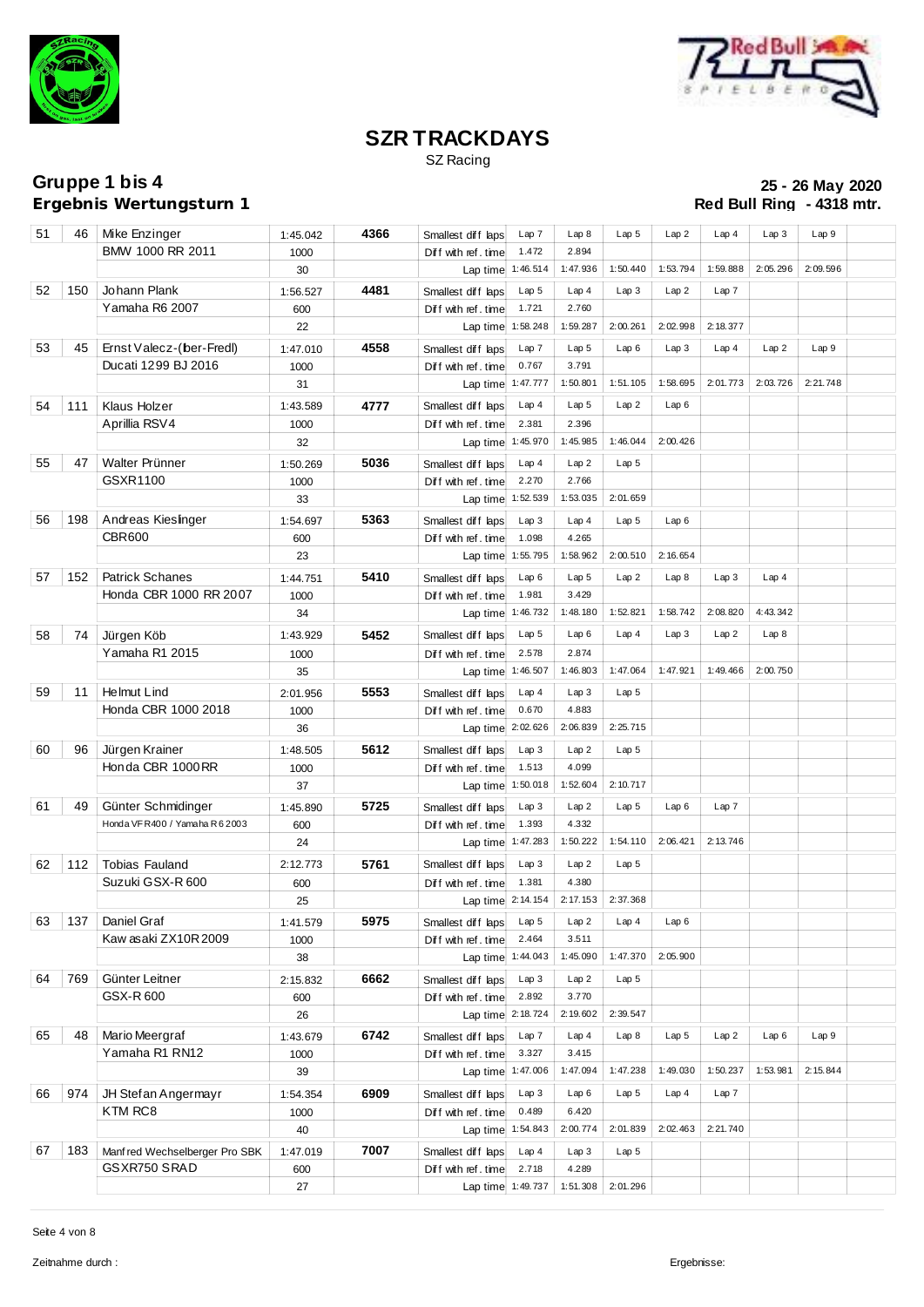



SZ Racing

**Ergebnis Wertungsturn 1** 

**Gruppe 1 bis 4 25 - 26 May 2020**

| 68 | 121  | Karl Koller                  | 1:50.187         | 7053  | Smallest diff laps                       | Lap3              | Lap4             | Lap <sub>5</sub> | Lap7                | Lap6             |          |          |          |
|----|------|------------------------------|------------------|-------|------------------------------------------|-------------------|------------------|------------------|---------------------|------------------|----------|----------|----------|
|    |      | Kawasaki ZXR 750             | 600              |       | Diff with ref. time                      | 0.264             | 6.789            |                  |                     |                  |          |          |          |
|    |      |                              | 28               |       | Lap time 1:50.451                        |                   | 1:56.976         | 2:14.640         | 2:30.757            | 3:28.646         |          |          |          |
| 69 | 91   | JH Stef an Reiter            | 1:54.391         | 7072  | Smallest diff laps                       | Lap2              | Lap4             | Lap <sub>5</sub> | Lap6                |                  |          |          |          |
|    |      | Triumph 675                  | 600              |       | Diff with ref. time                      | 2.426             | 4.646            |                  |                     |                  |          |          |          |
|    |      |                              | 29               |       | Lap time 1:56.817                        |                   | 1:59.037         | 2:00.377         | 2:21.887            |                  |          |          |          |
| 70 | 79   | Josef Tagw ercher            | 1:53.020         | 7166  | Smallest diff laps                       | Lap2              | Lap4             | Lap <sub>5</sub> |                     |                  |          |          |          |
|    |      | Yamaha R6                    | 600              |       | Diff with ref. time                      | 0.562             | 6.604            |                  |                     |                  |          |          |          |
|    |      |                              | 30               |       | Lap time                                 | 1:53.582          | 1:59.624         | 2:23.093         |                     |                  |          |          |          |
| 71 | 89   | Johann Kerschbaumer          | 1:43.638         | 7336  | Smallest diff laps                       | Lap 7             | Lap <sub>5</sub> | Lap2             | Lap3                | Lap 8            | Lap4     |          |          |
|    |      | Yamaha R1 BJ2015             | 1000             |       | Diff with ref. time                      | 1.515             | 5.821            |                  |                     |                  |          |          |          |
|    |      |                              | 41               |       | Lap time 1:45.153                        |                   | 1:49.459         | 1:56.945         | 2:05.311            | 2:13.004         | 3:27.013 |          |          |
| 72 | 938  | Dschambul Baschanov          | 2:18.585         | 7388  | Smallest diff laps                       | Lap 3             | Lap2             | Lap <sub>5</sub> | Lap6                |                  |          |          |          |
|    |      | Yamaha FZ1                   | 1000             |       | Diff with ref. time                      | 2.524             | 4.864            |                  |                     |                  |          |          |          |
|    |      |                              | 42               |       | Lap time 2:21.109                        |                   | 2:23.449         | 2:27.180         | 2:30.090            |                  |          |          |          |
| 73 | 373  | <b>Christian Weiss</b>       |                  | 7584  |                                          |                   |                  |                  |                     |                  |          |          |          |
|    |      | <b>BMW S1000 RR</b>          | 2:05.922         |       | Smallest diff laps                       | Lap2<br>3.643     | Lap4<br>3.941    | Lap6             | Lap <sub>5</sub>    | Lap 7            |          |          |          |
|    |      |                              | 1000<br>43       |       | Diff with ref. time<br>Lap time 2:09.565 |                   | 2:09.863         | 2:10.474         | 2:19.669            | 2:25.246         |          |          |          |
|    |      |                              |                  |       |                                          |                   |                  |                  |                     |                  |          |          |          |
| 74 | 204  | Martin Weißenbacher          | 1:49.404         | 7606  | Smallest diff laps                       | Lap <sub>5</sub>  | Lap6             | Lap4             | Lap8                | Lap3             | Lap9     | Lap11    | Lap10    |
|    |      | BMW S 1000 RR 2012           | 1000             |       | Diff with ref. time                      | 2.371             | 5.235            |                  |                     |                  | 2:00.723 | 2:10.540 |          |
|    |      |                              | 44               |       | Lap time 1:51.775                        |                   | 1:54.639         | 1:55.488         | 1:55.676            | 1:59.378         |          |          | 4:38.565 |
| 75 | 85   | JH Berthold Mayr             | 2:18.240         | 8170  | Smallest diff laps                       | Lap3              | Lap4             | Lap <sub>5</sub> |                     |                  |          |          |          |
|    |      | Yamaha FZ8                   | 600              |       | Diff with ref. time                      | 0.749             | 7.421            |                  |                     |                  |          |          |          |
|    |      |                              | 31               |       |                                          | Lap time 2:18.989 | 2:25.661         | 2:41.706         |                     |                  |          |          |          |
| 76 | 99   | Franz Berger                 | 1:48.210         | 8896  | Smallest diff laps                       | Lap <sub>5</sub>  | Lap2             | Lap 7            | Lap3                | Lap4             |          |          |          |
|    |      | GSX-R1000                    | 1000             |       | Diff with ref. time                      | 1.542             | 7.354            |                  |                     |                  |          |          |          |
|    |      |                              | 45               |       | Lap time 1:49.752                        |                   | 1:55.564         | 2:03.110         | 2:24.944            | 4:42.983         |          |          |          |
| 77 | 71 I | Thomas Eberharter            | 2:00.152         | 8903  | Smallest diff laps                       | Lap 2             | Lap4             | Lap6             | Lap <sub>5</sub>    | Lap 7            |          |          |          |
|    |      | Aprillia RSV4                | 1000             |       | Diff with ref. time                      | 2.121             | 6.782            |                  |                     |                  |          |          |          |
|    |      |                              | 46               |       |                                          | Lap time 2:02.273 | 2:06.934         | 2:10.884         | 2:14.700            | 2:37.234         |          |          |          |
| 78 | 295  | JH Andreas Frauscher         | 1:57.445         | 9075  | Smallest diff laps                       | Lap3              | Lap2             | Lap <sub>5</sub> | Lap6                |                  |          |          |          |
|    |      | Honda CBR 1000               | 1000             |       | Diff with ref. time                      | 0.364             | 8.711            |                  |                     |                  |          |          |          |
|    |      |                              | 47               |       | Lap time 1:57.809                        |                   | 2:06.156         | 2:09.178         | 2:19.307            |                  |          |          |          |
| 79 | 24   | <b>Friedrich Heisler</b>     | 2:01.771         | 11264 | Smallest diff laps                       | Lap6              | Lap2             | Lap3             | Lap <sub>5</sub>    | Lap 7            |          |          |          |
|    |      | BMW 1000 RR 2020             | 1000             |       | Diff with ref. time                      | 5.194             | 6.070            |                  |                     |                  |          |          |          |
|    |      |                              | 48               |       |                                          | Lap time 2:06.965 | 2:07.841         |                  | $2:08.346$ 2:08.905 | 2:14.992         |          |          |          |
|    |      | 80 67   Manfred Jedinger     | 2:04.892         | 11430 | Smallest diff laps Lap 4   Lap 6   Lap 2 |                   |                  |                  | Lap3                |                  |          |          |          |
|    |      | Honda CBR 1000 2008          | 1000             |       | Diff with ref. time                      | 1.360             | 10.070           |                  |                     |                  |          |          |          |
|    |      |                              | 49               |       | Lap time 2:06.252                        |                   | 2:14.962         | 2:17.250         | 3:07.628            |                  |          |          |          |
| 81 | 271  | Gerhard Gautsch-CSC          | 2:08.663         | 11923 | Smallest diff laps                       | Lap <sub>3</sub>  |                  |                  |                     |                  |          |          |          |
|    |      | Ducati 851 BJ 91 / 450 BJ 69 | 600              |       | Diff with ref. time 11.923               |                   |                  |                  |                     |                  |          |          |          |
|    |      |                              | 32               |       | Lap time 2:20.586                        |                   |                  |                  |                     |                  |          |          |          |
| 82 | 145  | Werner Tuscher               | 1:42.624         | 12735 | Smallest diff laps                       | Lap <sub>5</sub>  | Lap2             | Lap7             | Lap <sub>4</sub>    | Lap3             |          |          |          |
|    |      | <b>BMW S1000RR</b>           | 1000             |       | Diff with ref. time                      | 2.803             | 9.932            |                  |                     |                  |          |          |          |
|    |      |                              | 50               |       | Lap time 1:45.427                        |                   | 1:52.556         | 1:58.556         | 2:03.010            | 2:03.052         |          |          |          |
| 83 | 393  | William Fury                 | 2:00.991         | 12851 | Smallest diff laps                       | Lap3              | Lap2             | Lap <sub>5</sub> |                     |                  |          |          |          |
|    |      | CBR 600 RR 2006              | 600              |       | Diff with ref. time                      | 4.227             | 8.624            |                  |                     |                  |          |          |          |
|    |      |                              | 33               |       |                                          | Lap time 2:05.218 | 2:09.615         | 2:30.836         |                     |                  |          |          |          |
| 84 | 49   | Andreas Prettenhofer         |                  | 14023 | Smallest diff laps                       | Lap6              | Lap2             | Lap8             | Lap3                | Lap <sub>5</sub> | Lap4     |          |          |
|    |      | Honda CBR 1000RR BJ 2012     | 1:47.161<br>1000 |       | Diff with ref. time                      | 1.713             | 12.310           |                  |                     |                  |          |          |          |
|    |      |                              | 51               |       | Lap time 1:48.874                        |                   | 1:59.471         | 2:00.654         | 2:02.648            | 2:17.216         | 2:22.165 |          |          |
|    |      |                              |                  |       |                                          |                   |                  |                  |                     |                  |          |          |          |

Seite 5 von 8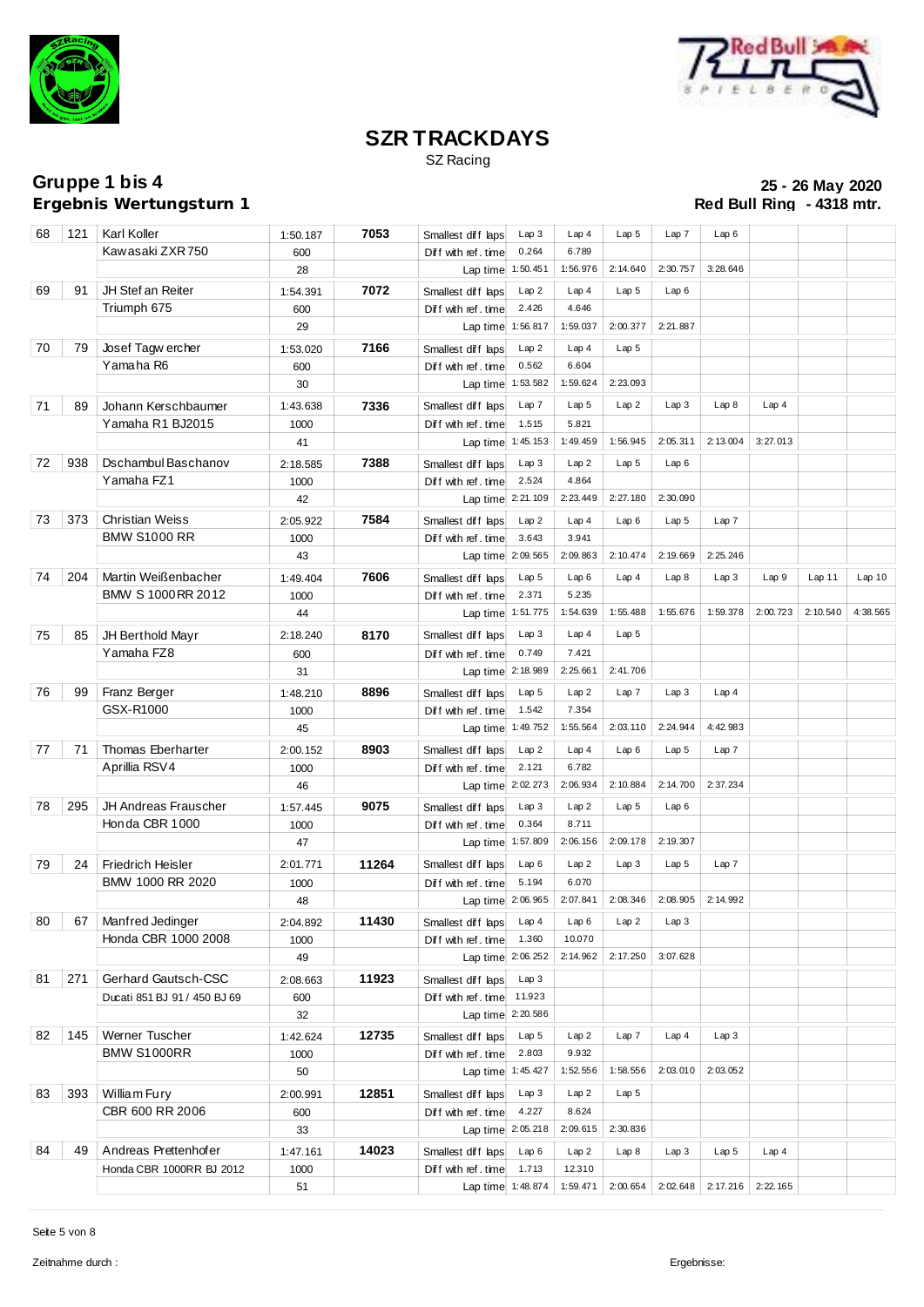



SZ Racing

**Ergebnis Wertungsturn 1** 

| 85  | 39  | Gregor Weinzierl                     | 2:02.378         | 14234 | Smallest diff laps                        | Lap 3                     |                         |                  |          |          |  |  |
|-----|-----|--------------------------------------|------------------|-------|-------------------------------------------|---------------------------|-------------------------|------------------|----------|----------|--|--|
|     |     | <b>VFR400</b>                        | 600              |       | Diff with ref. time                       | 14.234                    |                         |                  |          |          |  |  |
|     |     |                                      | 34               |       | Lap time 2:16.612                         |                           |                         |                  |          |          |  |  |
| 86  | 177 | Dieter Schnalzer                     | 2:24.356         | 14439 | Smallest diff laps                        | Lap3                      | Lap6                    | Lap <sub>5</sub> | Lap4     | Lap 7    |  |  |
|     |     | Ducati 450 BJ 1967                   | 600              |       | Diff with ref. time                       | 5.310                     | 9.129                   |                  |          |          |  |  |
|     |     |                                      | 35               |       | Lap time 2:29.666                         |                           | 2:33.485                | 2:37.545         | 2:38.053 | 2:55.053 |  |  |
| 87  | 38  | Heinz Diener                         | 1:48.398         | 14769 | Smallest diff laps                        | Lap3                      | Lap4                    |                  |          |          |  |  |
|     |     | <b>GSXR 1100</b>                     | 1000             |       | Diff with ref. time                       | 0.751                     | 14.018                  |                  |          |          |  |  |
|     |     |                                      | 52               |       | Lap time 1:49.149                         |                           | 2:02.416                |                  |          |          |  |  |
| 88  | 36  | Josef Mayr                           | 1:43.019         | 14917 | Smallest diff laps                        | Lap2                      | Lap4                    |                  |          |          |  |  |
|     |     | Aprilia RSV4 2017                    | 1000             |       | Diff with ref. time                       | 0.704                     | 14.213                  |                  |          |          |  |  |
|     |     |                                      | 53               |       | Lap time 1:43.723                         |                           | 1:57.232                |                  |          |          |  |  |
| 89  | 472 | Martin Öhlböck                       | 1:46.414         | 17678 | Smallest diff laps                        | Lap4                      | Lap6                    | Lap2             | Lap 3    |          |  |  |
|     |     | <b>BMW 1000RR</b>                    | 1000             |       | Diff with ref. time                       | 3.154                     | 14.524                  |                  |          |          |  |  |
|     |     |                                      | 54               |       | Lap time 1:49.568                         |                           | 2:00.938                | 2:14.637         | 3:32.620 |          |  |  |
| 90  | 477 | Christian Lanzenbacher               | 2:06.511         | 18047 | Smallest diff laps                        | Lap3                      | Lap4                    |                  |          |          |  |  |
|     |     | <b>GSXR750</b>                       | 600              |       | Diff with ref. time                       | 0.417                     | 17.630                  |                  |          |          |  |  |
|     |     |                                      | 36               |       | Lap time 2:06.928                         |                           | 2:24.141                |                  |          |          |  |  |
| 91  | 994 | Wilhelm Buchrigler                   | 2:01.198         | 18691 | Smallest diff laps                        | Lap2                      | Lap4                    |                  |          |          |  |  |
|     |     | BMW 1000 RR 2020                     | 1000             |       | Diff with ref. time                       | 1.534                     | 17.157                  |                  |          |          |  |  |
|     |     |                                      | 55               |       | Lap time 2:02.732                         |                           | 2:18.355                |                  |          |          |  |  |
| 92  | 233 | <b>Klaus Gastinger</b>               | 1:52.156         | 18964 | Smallest diff laps                        | Lap3                      | Lap4                    |                  |          |          |  |  |
|     |     | <b>VFR 750 RC24</b>                  | 600              |       | Diff with ref. time                       | 0.530                     | 18.434                  |                  |          |          |  |  |
|     |     |                                      | 37               |       | Lap time 1:52.686                         |                           | 2:10.590                |                  |          |          |  |  |
| 93  | 949 | <b>JH Michael Gruber</b>             |                  | 19039 |                                           | Lap3                      | Lap4                    | Lap6             | Lap 2    |          |  |  |
|     |     | Aprilia Tuono                        | 1:59.864<br>1000 |       | Smallest diff laps<br>Diff with ref. time | 7.646                     | 11.393                  |                  |          |          |  |  |
|     |     |                                      | 56               |       | Lap time 2:07.510                         |                           | 2:11.257                | 2:14.944         | 3:03.106 |          |  |  |
| 94  | 34  | Wolfgang Demel                       |                  | 19918 |                                           | Lap <sub>5</sub>          | Lap7                    | Lap2             | Lap3     |          |  |  |
|     |     | Suzuki GSX-R 1000                    | 1:45.719<br>1000 |       | Smallest diff laps<br>Diff with ref. time | 4.096                     | 15.822                  |                  |          | Lap4     |  |  |
|     |     |                                      | 57               |       | Lap time 1:49.815                         |                           | 2:01.541                | 2:06.326         | 2:31.061 | 4:31.649 |  |  |
| 95  | 69  | Harald Erkinger                      |                  | 20165 |                                           | Lap3                      |                         |                  |          |          |  |  |
|     |     | <b>BMW S1000RR</b>                   | 1:53.148<br>1000 |       | Smallest diff laps<br>Diff with ref. time | 20.165                    |                         |                  |          |          |  |  |
|     |     |                                      | 58               |       | Lap time 2:13.313                         |                           |                         |                  |          |          |  |  |
| 96  | 534 | Marco Bartolini                      |                  | 20247 |                                           | Lap2                      | Lap4                    | Lap <sub>5</sub> |          |          |  |  |
|     |     | KTM RC8                              | 1:57.704<br>1000 |       | Smallest diff laps                        | 1.333                     | 18.914                  |                  |          |          |  |  |
|     |     |                                      | 59               |       | Diff with ref. time<br>Lap time 1:59.037  |                           | 2:16.618                | 2:46.393         |          |          |  |  |
| 97  |     | 75   JH Andreas Pichler              |                  | 21219 | Smallest diff laps Lap 3                  |                           |                         |                  |          |          |  |  |
|     |     | Aprilia Mile                         | 2:07.268         |       |                                           | 6.515                     | Lap 5 $\vert$<br>14.704 | Lap 4            |          |          |  |  |
|     |     |                                      | 1000<br>60       |       | Diff with ref. time<br>Lap time 2:13.783  |                           | 2:21.972                | 3:07.833         |          |          |  |  |
| 98  | 55  | Franz Kickenweiz                     |                  | 21493 |                                           |                           |                         |                  | Lap3     |          |  |  |
|     |     | Panigale 1199                        | 1:49.818<br>1000 |       | Smallest diff laps<br>Diff with ref. time | Lap <sub>5</sub><br>0.768 | Lap6<br>20.725          | Lap2             |          |          |  |  |
|     |     |                                      | 61               |       | Lap time 1:50.586                         |                           | 2:10.543                | 2:21.515         | 6:55.321 |          |  |  |
| 99  |     |                                      |                  |       |                                           |                           |                         |                  |          |          |  |  |
|     | 169 | Manfred Kropf<br>Susuki GSXR 1000 L8 | 1:48.779         | 21703 | Smallest diff laps                        | Lap4<br>1.897             | Lap6<br>19.806          | Lap2             | Lap3     |          |  |  |
|     |     |                                      | 1000<br>62       |       | Diff with ref. time<br>Lap time 1:50.676  |                           | 2:08.585                | 2:21.609         | 6:59.617 |          |  |  |
|     |     |                                      |                  |       |                                           |                           |                         |                  |          |          |  |  |
| 100 | 27  | Karl Schmidinger                     | 1:51.933         | 23716 | Smallest diff laps                        | Lap3                      | Lap4                    |                  |          |          |  |  |
|     |     | Honda CBR 500 BJ 1990                | 600              |       | Diff with ref. time                       | 1.759                     | 21.957                  |                  |          |          |  |  |
|     |     |                                      | 38               |       | Lap time 1:53.692                         |                           | 2:13.890                |                  |          |          |  |  |
| 101 | 69  | Georg Prehm                          | 1:53.876         | 24572 | Smallest diff laps                        | Lap3                      | Lap4                    |                  |          |          |  |  |
|     |     | Yamaha R6 2011                       | 600              |       | Diff with ref. time                       | 5.127                     | 19.445                  |                  |          |          |  |  |
|     |     |                                      | 39               |       |                                           | Lap time 1:59.003         | 2: 13.321               |                  |          |          |  |  |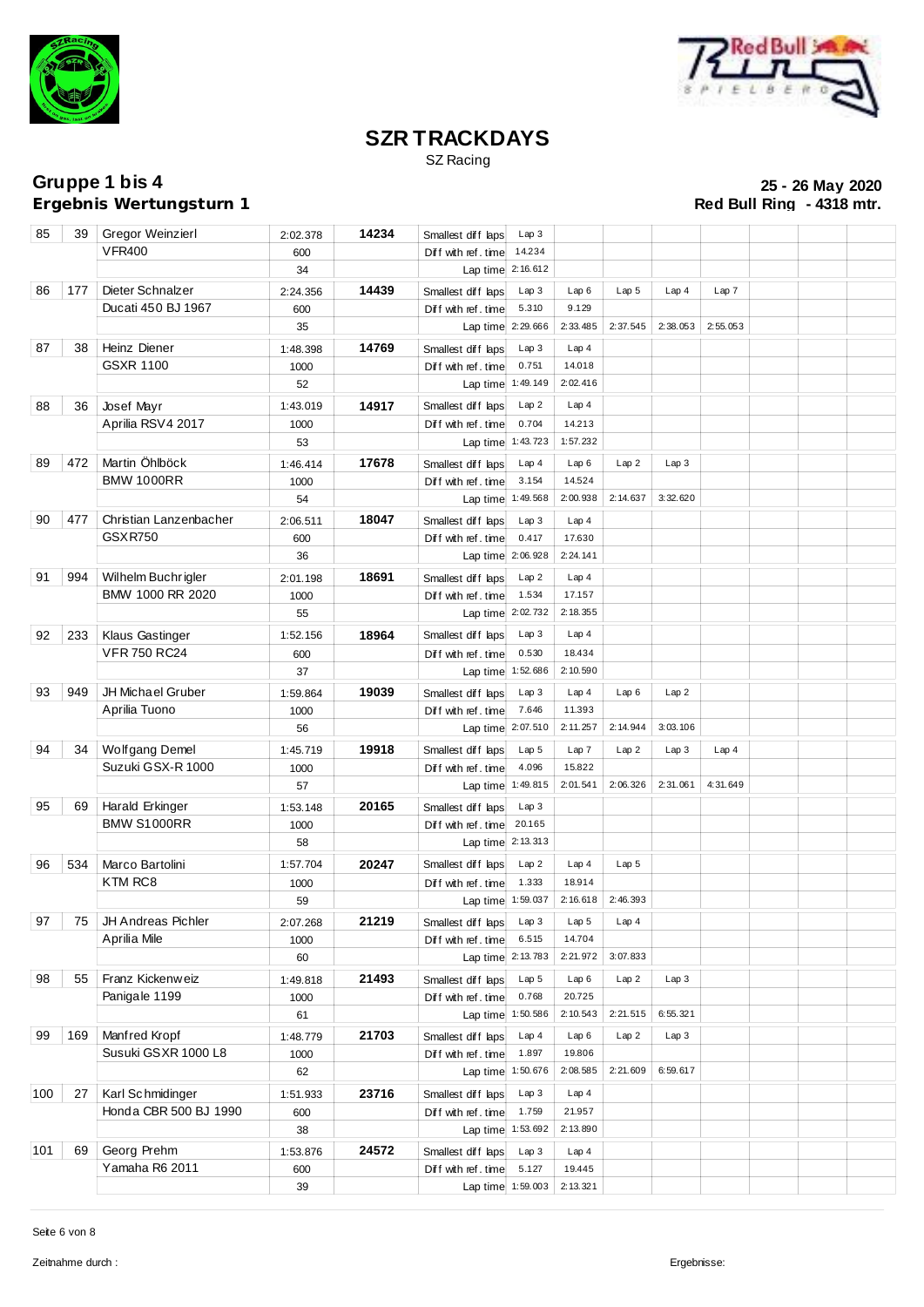



SZ Racing

**Ergebnis Wertungsturn 1** 

**Gruppe 1 bis 4 25 - 26 May 2020**

|               | 102 594        | Stefan Welsch           | 2:14.373   | 24573  | Smallest diff laps                | Lap2              | Lap <sub>4</sub>   |                  |          |  |  |
|---------------|----------------|-------------------------|------------|--------|-----------------------------------|-------------------|--------------------|------------------|----------|--|--|
|               |                | Aprillia RSV4           | 1000       |        | Diff with ref. time               | 0.441             | 24.132             |                  |          |  |  |
|               |                |                         | 63         |        | Lap time 2:14.814                 |                   | 2:38.505           |                  |          |  |  |
| 103           | 98             | Thomas Holeis           | 1:46.364   | 27742  | Smallest diff laps                | Lap2              | Lap4               |                  |          |  |  |
|               |                | Yamaha R6               | 600        |        | Diff with ref. time               | 0.553             | 27.189             |                  |          |  |  |
|               |                |                         | 40         |        | Lap time 1:46.917                 |                   | 2:13.553           |                  |          |  |  |
| $\boxed{104}$ | $\overline{2}$ | Günter Bammer           | 1:48.414   | 28150  | Smallest diff laps                | Lap3              | Lap4               |                  |          |  |  |
|               |                | OW01                    | 600        |        | Diff with ref. time               | 3.232             | 24.918             |                  |          |  |  |
|               |                |                         | 41         |        | Lap time 1:51.646                 |                   | 2:13.332           |                  |          |  |  |
|               |                |                         |            |        |                                   |                   |                    |                  |          |  |  |
| 105           | 269            | Peter Rohr              | 1:38.781   | 28241  | Smallest diff laps                | Lap3              |                    |                  |          |  |  |
|               |                | Yamaha R1               | 1000       |        | Diff with ref. time               | 28.241            |                    |                  |          |  |  |
|               |                |                         | 64         |        | Lap time 2:07.022                 |                   |                    |                  |          |  |  |
| 106   955     |                | Johann Bruckner         | 1:48.896   | 28618  | Smallest diff laps                | Lap3              |                    |                  |          |  |  |
|               |                | Yamaha R1               | 1000       |        | Diff with ref. time               | 28.618            |                    |                  |          |  |  |
|               |                |                         | 65         |        | Lap time 2:17.514                 |                   |                    |                  |          |  |  |
| 107           | 32             | Werner Jarisch          | 1:58.804   | 28881  | Smallest diff laps                | Lap2              | Lap4               |                  |          |  |  |
|               |                | <b>GSXR750</b>          | 600        |        | Diff with ref. time               | 1.629             | 27.252             |                  |          |  |  |
|               |                |                         | 42         |        | Lap time 2:00.433                 |                   | 2:26.056           |                  |          |  |  |
| 108           | 30             | Karl Fröschl            | 1:54.073   | 29240  | Smallest diff laps                | Lap 3             |                    |                  |          |  |  |
|               |                | Kawasaki ZX10R          | 1000       |        | Diff with ref. time               | 29.240            |                    |                  |          |  |  |
|               |                |                         | 66         |        | Lap time 2:23.313                 |                   |                    |                  |          |  |  |
| 109           | 834            | Hans-Jürgen Enzesberger | 1:48.538   | 29667  | Smallest diff laps                | Lap2              | Lap4               |                  |          |  |  |
|               |                | BMW HP4 2013            |            |        | Diff with ref. time               | 11.999            | 17.668             |                  |          |  |  |
|               |                |                         | 1000<br>67 |        | Lap time 2:00.537                 |                   | 2:06.206           |                  |          |  |  |
|               |                |                         |            |        |                                   |                   |                    |                  |          |  |  |
| 110           | 95             | Michael Gastinger       | 1:45.471   | 31360  | Smallest diff laps                | Lap3              |                    |                  |          |  |  |
|               |                | Honda CBR 600RR 2008    | 600        |        | Diff with ref. time 31.360        |                   |                    |                  |          |  |  |
|               |                |                         | 43         |        | Lap time 2:16.831                 |                   |                    |                  |          |  |  |
| 111           | 8              | Roman Wögerbauer        | 1:54.578   | 32668  | Smallest diff laps                | Lap3              | Lap4               | Lap <sub>5</sub> |          |  |  |
|               |                | Kaw asaki ZX9R          | 600        |        | Diff with ref. time               | 4.142             | 28.526             |                  |          |  |  |
|               |                |                         | 44         |        | Lap time 1:58.720                 |                   | 2:23.104           | 2:46.570         |          |  |  |
| 112           | 44             | Markus Gaigg            | 1:48.174   | 34904  | Smallest diff laps                | Lap6              | Lap2               | Lap3             | Lap4     |  |  |
|               |                | Yamaha R1 2009          | 1000       |        | Diff with ref. time               | 13.784            | 21.120             |                  |          |  |  |
|               |                |                         | 68         |        | Lap time 2:01.958                 |                   | 2:09.294           | 2:34.655         | 7:25.261 |  |  |
| 113           | 412            | Alois Viertelmayr       | 2:06.331   | 36617  | Smallest diff laps                | Lap3              | Lap4               |                  |          |  |  |
|               |                | <b>VF1000F</b>          | 1000       |        | Diff with ref. time               | 8.141             | 28.476             |                  |          |  |  |
|               |                |                         | 69         |        | Lap time 2:14.472                 |                   | 2:34.807           |                  |          |  |  |
| $\boxed{114}$ |                | 2 Marcello Sperr        | 1:53.488   | 46043  | Smallest diff laps Lap 3 Lap 4    |                   |                    |                  |          |  |  |
|               |                | V TR1000 SP             | 1000       |        | Diff with ref. time $\vert$ 2.157 |                   | 43.886             |                  |          |  |  |
|               |                |                         | 70         |        | Lap time 1:55.645                 |                   | 2:37.374           |                  |          |  |  |
| 115 735       |                | Manuel Györkös          |            | 47302  |                                   |                   |                    |                  |          |  |  |
|               |                | <b>VFR400</b>           | 1:57.211   |        | Smallest diff laps Lap 2          |                   | Lap4               |                  |          |  |  |
|               |                |                         | 600        |        | Diff with ref. time 1.878         |                   | 45.424<br>2:42.635 |                  |          |  |  |
|               |                |                         | 45         |        | Lap time 1:59.089                 |                   |                    |                  |          |  |  |
| 116 193       |                | Bernhard Janko          | 1:42.882   | 57669  | Smallest diff laps Lap 5          |                   | Lap2               | Lap3             |          |  |  |
|               |                | <b>KTM RC8R 2012</b>    | 1000       |        | Diff with ref. time 28.638        |                   | 29.031             |                  |          |  |  |
|               |                |                         | 71         |        | Lap time 2:11.520                 |                   | 2:11.913           | 8:48.730         |          |  |  |
| 117           | 58             | Gerald Lazar            | 1:58.608   | 121842 | Smallest diff laps                | Lap 4             | Lap3               |                  |          |  |  |
|               |                | <b>YZF750</b>           | 600        |        | Diff with ref. time 26.218        |                   | 1:35.624           |                  |          |  |  |
|               |                |                         | 46         |        | Lap time 2:24.826                 |                   | 3:34.232           |                  |          |  |  |
| 118 777       |                | Helmut Strasil          | 2:08.194   | 142503 | Smallest diff laps Lap 3          |                   | Lap <sub>4</sub>   |                  |          |  |  |
|               |                | <b>CBR500</b>           | 600        |        | Diff with ref. time 22.323        |                   | 2:00.180           |                  |          |  |  |
|               |                |                         | 47         |        |                                   | Lap time 2:30.517 | 4:08.374           |                  |          |  |  |
|               |                |                         |            |        |                                   |                   |                    |                  |          |  |  |

Seite 7 von 8